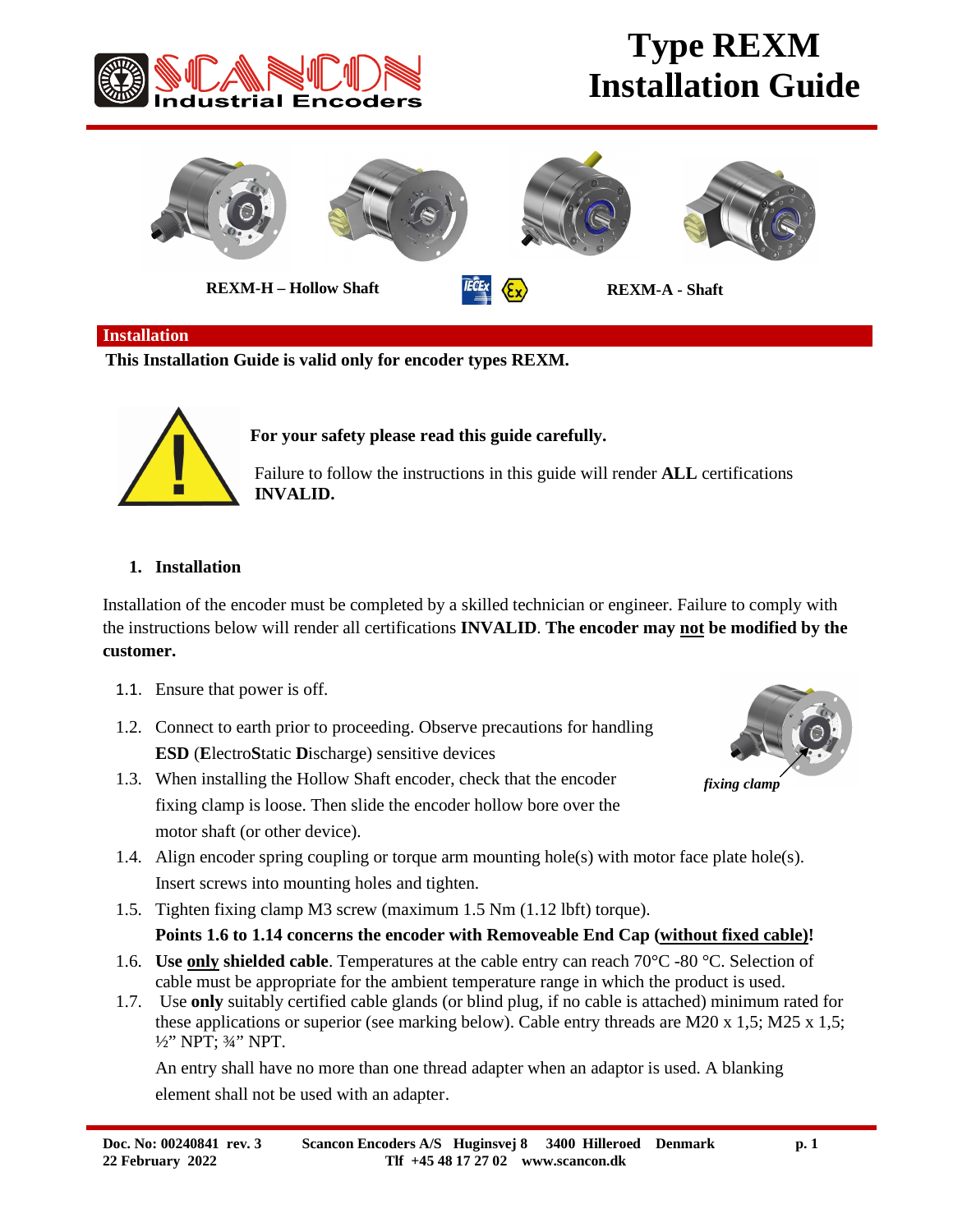

- 1.8. Assemble cable through Ex-Proof Cable Gland be sure approx. 3 inches (76 mm) of wire extend completely through gland.
- 1.9. Remove the protective plastic insert(s) from the cable gland outlet(s). This must be done prior to final installation.
- 1.10. Remove End Cap from encoder.
- 1.11. Push wires through Cable Gland and the exterior End Cap hole.
- 1.12. Screw Cable Gland into the End Cap and tighten.

Estimate required wire length needed for insertion into Terminal Blocks. **NOTE** – *wire lengths will vary depending on which terminal they will be inserted into.*

- · **WARNING: Do not tighten the Ex-proof cable gland while the encoder is attached to the shaft. Excessive torque may result in damage to the encoder ball bearings.**
- 1.13. Cut wires to proper lengths and insert into terminals.
- 1.14. Attach End Cap to encoder and tighten screws; M4 3,5 Nm +/- 0,1 Nm.
- 1.15. Connect encoder Circuit Ground (GND).
- 1.16. Connect remaining Output wires to PLC. Then apply power (**ensure the Supply Voltage is correct!**).
- 1.17. It is strongly recommended that the original packaging be used for any additional shipping or transport.

### **Caution /Warning:**

- · **DO NOT connect encoder when power is on.**
- · **DO NOT connect output wires to supply voltage.**
- · **WARNING: Do not open when an explosive atmosphere is present!**
- · **DO NOT strike encoder with hammer or any other heavy object.**
- · **WARNING: Potential electrostatic charging hazard - see instruction! To minimize the risk from electrostatic discharge - clean only with a damp cloth.**
- · **WARNING : Temperatures at the branching point can reach 70-80°C. Selection of cable must be appropriate for the ambient tempearture range in which the product is used !**
- · **When installed the enclosure must be protected from high risk impacts.**
- · **If encoder is mounted to electrical machinery with high current or high voltage on the shaft, precautions must be taken for galvanic separation.**
- · **Maintenance is not necessary. Any required maintenance or repair is to be done only by the manufacturer.**
- · **The fasteners used to secure enclosure body to end shields shall have a minimum yield stress of 450 Mpa.**
- · **For models without integral cable glands use only suitably certified Ex db I Mb cable glands, thread adaptors and blanking elements.**
- · **It is a condition of certification that the flamepaths have to comply with the manufacturers drawings and can only be repaired by the manufacturer.**
- · **It is a condition of certification that precautions must be taken to avoid dust from forming layers on the encoder**